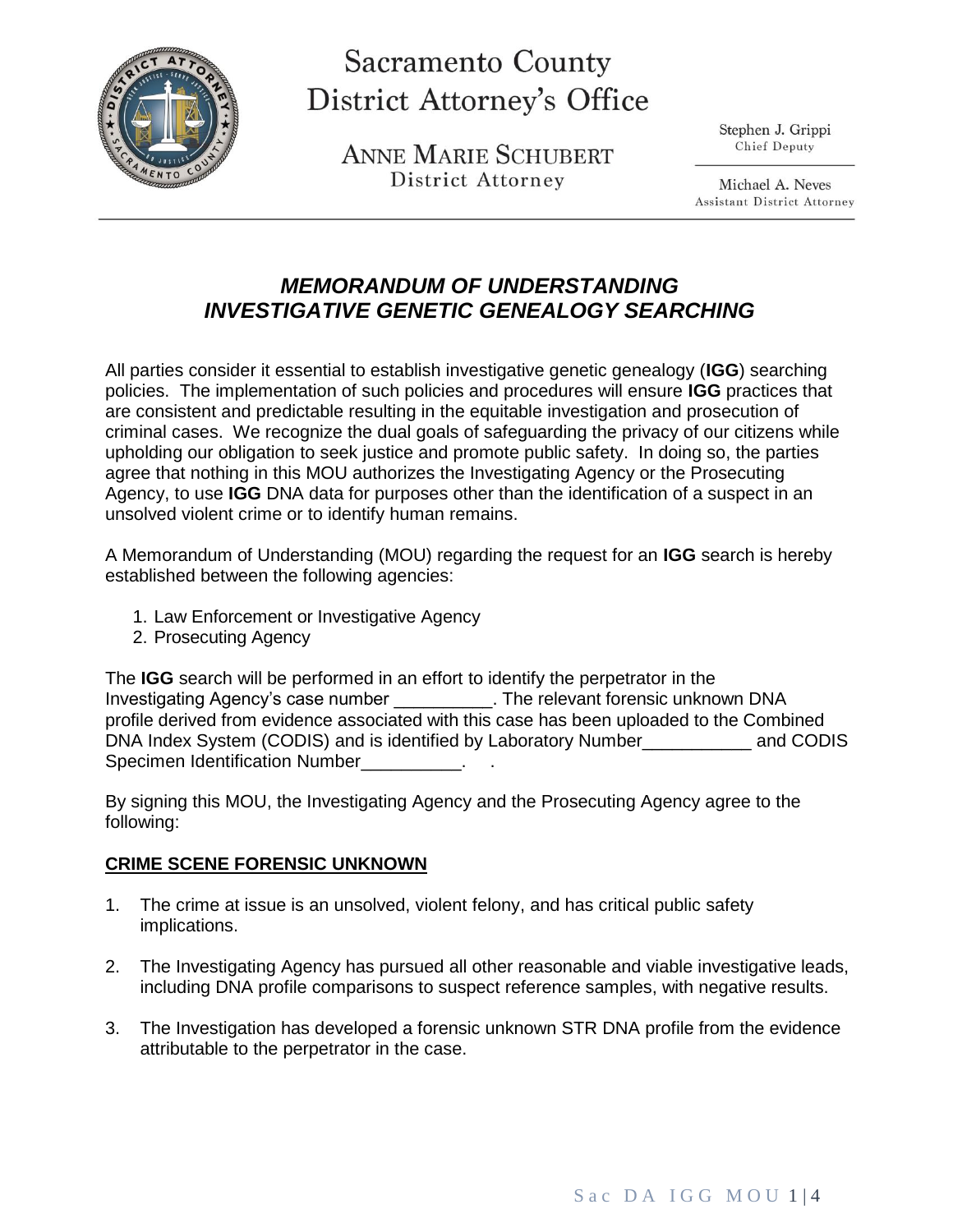- 4. If a qualifying forensic unknown STR DNA profile exists, the Investigating Agency has requested that profile be uploaded into the California Department of Justice (DOJ) State DNA Index (SDIS) and National DNA Index (NDIS) and no hit has resulted from routine searches.
- 5. If a qualifying forensic unknown STR DNA profile exists, and, absent circumstances that may limit future testing capabilities or delay the investigation where the public safety risk is critical, the Investigating Agency should consider submitting a request for a Familial Search of that profile to DOJ.

## **IGG SEARCH**

- 6. If the forensic unknown STR DNA profile does not qualify for a CODIS upload, the Investigating Agency has consulted with the Prosecuting Agency and noted the reason why the forensic unknown STR DNA profile does not qualify for a CODIS upload in the case file.
- 7. The Investigating Agency has consulted with the Prosecuting Agency and both agencies agree that requesting an **IGG** search is an appropriate and necessary step in the development of investigative leads.
- 8. If the crime is solved while the **IGG** search is in progress, the **IGG** search will cease immediately.
- 9. The Investigating Agency agrees that no arrest will be made based solely on the identification of a potential suspect from an **IGG** search. The identification is an investigative lead only and must be confirmed by STR DNA testing through a legally obtained sample.
- 10. The Investigating Agency should consult with the Prosecuting Agency prior to obtaining any surreptitious sample from a potential suspect identified by an **IGG** search.
- 11. The Investigating Agency will consult with the Prosecuting Agency when it is necessary to obtain a DNA sample from an individual other than the potential suspect (e.g., an individual who has been determined to be genetically related to the potential suspect) to further the **IGG** search. Such samples shall be legally obtained, and in appropriate circumstances, the Investigating Agency shall obtain written informed consent from that individual.
- 12. The Prosecuting Agency should be consulted prior to seeking a Search Warrant based upon information obtained during an **IGG** search.
- 13. If an **IGG** search results in the identification of a potential suspect as an investigative lead, and STR DNA testing confirms the identity, the Investigating Agency will take all reasonable steps to pursue and complete the investigation and submit the case to the Prosecuting Agency for filing consideration in a timely manner.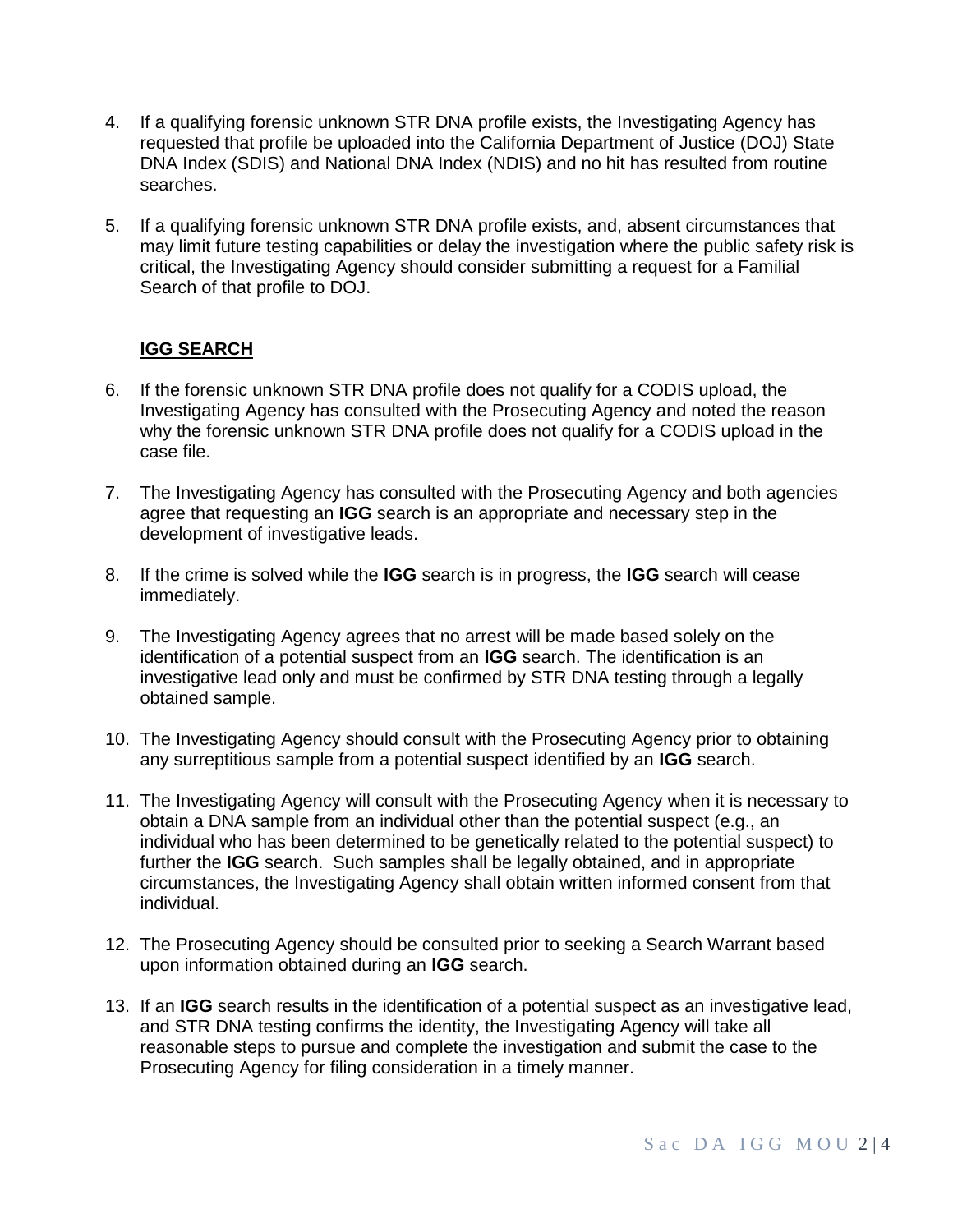14. No offender name obtained from an **IGG** search will be released until all parties to this MOU have conferred and agree that an arrest warrant is imminent and the case has been referred to the Prosecuting Agency for a filing decision, or in the case of a deceased offender, all parties agree that releasing the offender's name is appropriate.

## **IGG DATA**

- 15. The Investigating Agency and the Prosecuting Agency, shall only use any DNA data obtained for purposes of performing an **IGG** search for the identification of a suspect or to identify human remains and for no other purpose.
- 16. Once the Investigating Agency has identified a suspect as a result of an **IGG** search, and has confirmed that identification by STR DNA testing through a legally obtained sample, the Investigating Agency shall remove the crime scene forensic unknown DNA data file from all genealogy databases.
- 17. The Investigating Agency and the Prosecuting Agency both agree that they shall not authorize any laboratory, including but not limited to any DNA Typing Laboratory, to use any DNA data in violation of the terms of this MOU.
- 18. The Investigating Agency and the Prosecuting Agency both agree that they shall not authorize any DNA Typing Laboratory which develops DNA data for the purposes of assisting an Investigating Agency in performing an **IGG** search to sell, distribute, or otherwise use the DNA data for medical, health, pharmaceutical, or scientific research of any kind.